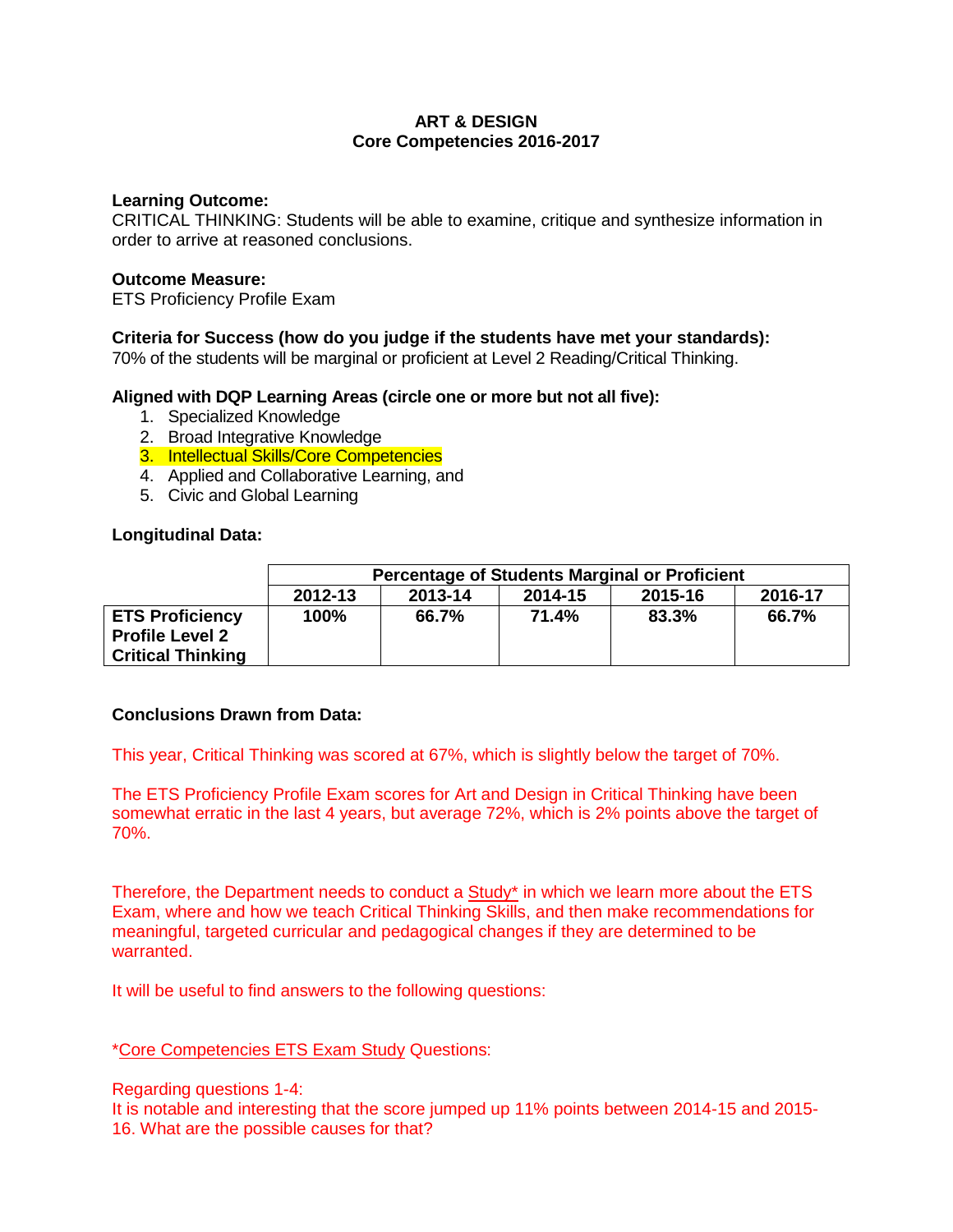One possibility is this: In 2014-15, we were advised by the Office of Assessment to make sure all of our students take the ETS Exam because, when a small cohort is tested, having even one or two strong students missing the Exam can affect the average score unduly. Knowing that, in 2015-16 we made sure that almost every Art and Design Senior took the Exam. The results that year were 11% higher than the year before. However, we do not know the % of the cohort who took the Exam that year, which is necessary information if we want to compare that year to this year.

1. What was the % of the cohort that took the Exam in 2016? (Can we learn the number of students who took the Exam?)

The % of the cohort that took the ETS Exam in 2017:

15/18 (83%) ART 471 GD Portfolio Review students took the test.

5/6 (83%) ART 472/490 VA Senior Exhibition Prep students took the test

- 2. Which students took the Exam?
- 3. Which students did not take the test?
- 4. What effect might this have had on the ETS Average Score test results this year?

5. May we see the entire range of scores for the ETS Exam, from lowest to highest?

6. What was the average score for the Graphic Design cohort? (Exam given in Art 471)

7. What was the average score for the Visual Art cohort? (Exam given in Art 472)

8. What are the ETS Proficiency Profile Exam questions for Critical Thinking?

- 9. What is the ETS scoring rubric?
- 10. Or, if we cannot gain access to the specific documents mentioned in questions 8 and 9, may we learn what specific Critical thinking skills the Exam evaluates and generally what the Rubric looks like?

Study the Art and Design Assessment Map to see in which courses and Key Assignments Critical Thinking Skills are being taught.

After finding answers to the above questions and studying the Assessment Map, we will be better able to determine if specific Core Competency skills are being neglected in the Art and Design curricula and/or pedagogy.

11. What substantive changes to curricula and/or pedagogy, if any, can and should be made?

### **Changes to be Made Based on Data:**

Curricular and pedagogical changes will be made in response to the findings of the Study mentioned above.

### **Rubric Used**

No rubric. We use the ETS Proficiency Profile test results.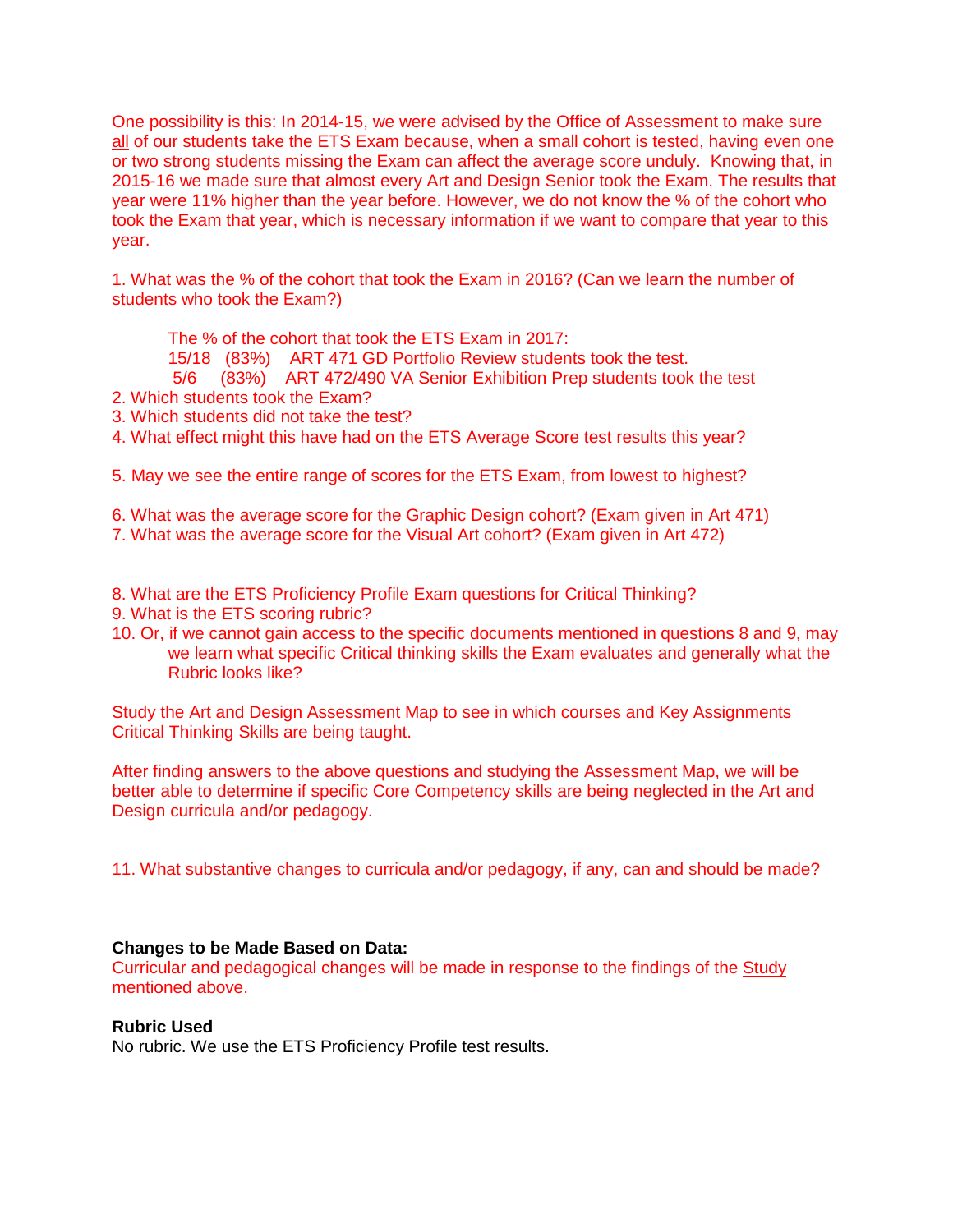# **ART & DESIGN Core Competencies**

### **Learning Outcome:**

WRITTEN: Students will be able to effectively express ideas and information to others through written communication.

### **Outcome Measure:**

ETS Proficiency Profile Exam

# **Criteria for Success (how do you judge if the students have met your standards):**

80% of the students will be marginal or proficient at Level 2 Writing.

### **Aligned with DQP Learning Areas (circle one or more but not all five):**

- 1. Specialized Knowledge
- 2. Broad Integrative Knowledge
- 3. Intellectual Skills/Core Competencies
- 4. Applied and Collaborative Learning, and
- 5. Civic and Global Learning

### **Longitudinal Data:**

|                                                             | <b>Percentage of Students Marginal or Proficient</b> |         |         |                    |       |  |  |  |  |
|-------------------------------------------------------------|------------------------------------------------------|---------|---------|--------------------|-------|--|--|--|--|
|                                                             | 2012-13                                              | 2013-14 | 2014-15 | 2016-17<br>2015-16 |       |  |  |  |  |
| <b>ETS Proficiency</b><br><b>Profile Level 2</b><br>Writing | 100.0%                                               | 100.0%  | 78.6%   | 72.2%              | 52.4% |  |  |  |  |

### **Conclusions Drawn from Data:**

This year, Written Communication was scored at 52%, which is very low—28% points lower than the target of 80% and 20% lower than last year, 2015-16.

The ETS scores for Art and Design in Written Communication have averaged 76% over the last 4 years but have declined annually since 2013-14, with the most precipitous drop occurring this year. This drop is alarming. The causes need to be learned and corrected.

Therefore, the Department needs to conduct a Study\* in which we learn more about the ETS Exam, where and how we teach Written Communication Skills, and then make recommendations for meaningful, targeted curricular and pedagogical changes if they are determined to be warranted.

It will be useful to find answers to the following questions:

### \*Core Competencies ETS Exam Study Questions:

Regarding questions 1-4:

We have been advised by the Office of Assessment to make sure all of our students take the ETS Exam because, when a small cohort is tested (small sample size), having even one or two strong students missing the Exam can affect the average score unduly. In 2015-16 we made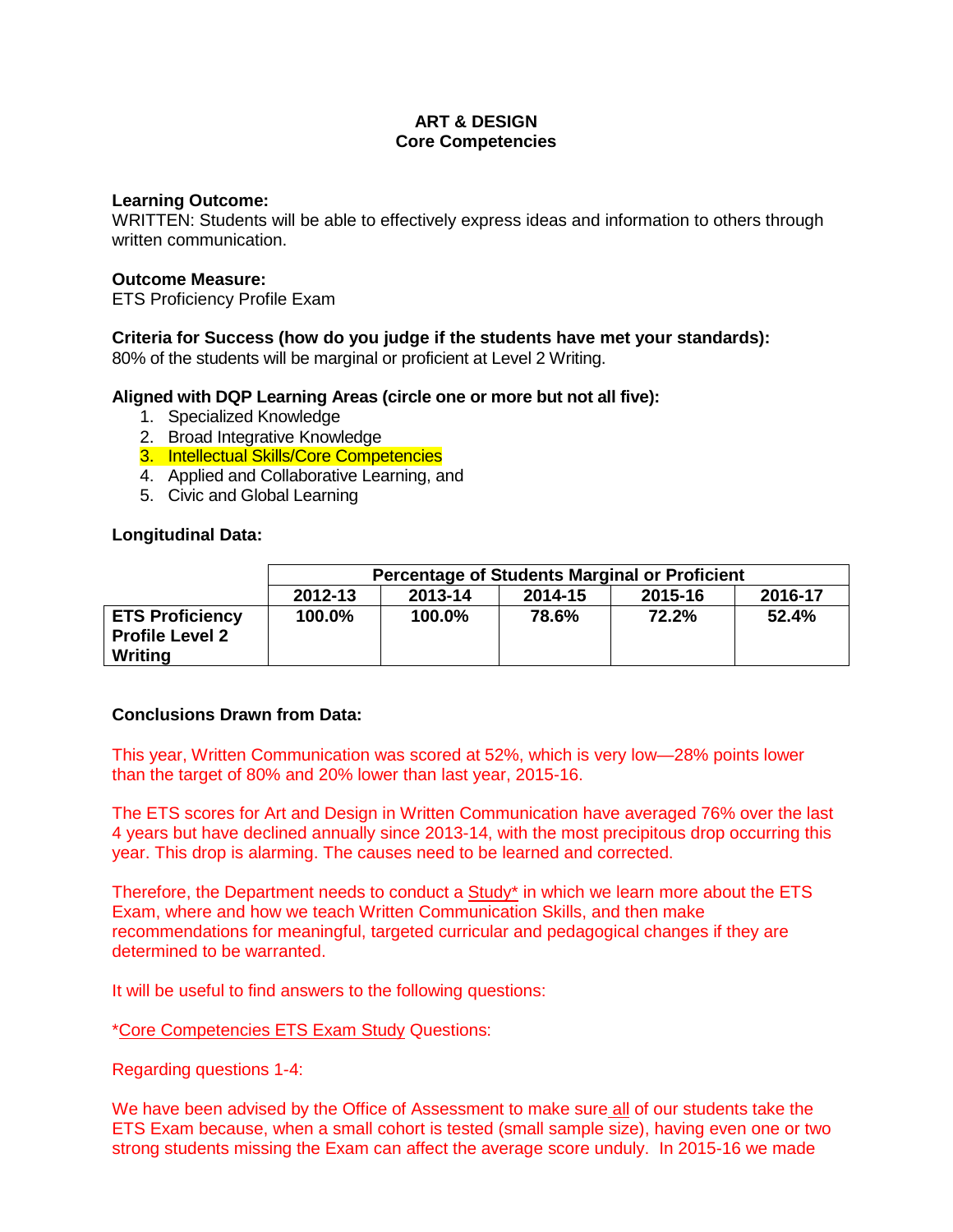sure that almost every Art and Design Senior took the Exam. The results that year were 20% higher than this year. We do not know the % of the cohort who took the Exam that year, which is necessary information if we want to compare that year to this year.

1. What was the % of the cohort that took the Exam in 2016? (Can we learn the number of students who took the Exam?)

The % of the cohort that took the ETS Exam in 2017:

15/18 (83%) ART 471 GD Portfolio Review students took the test.

5/6 (83%) ART 472/490 VA Senior Exhibition Prep students took the test

2. Which students took the Exam?

3. Which students did not take the test?

- 4. What effect might this have had on the ETS Average Score test results this year?
- 5. May we see the entire range of scores for the ETS Exam, from lowest to highest?
- 6. What was the average score for the Graphic Design cohort? (Exam given in Art 471)
- 7. What was the average score for the Visual Art cohort? (Exam given in Art 472)
- 8. What are the ETS Proficiency Profile Exam questions for Critical Thinking? 9. What is the ETS scoring rubric?
- 10. Or, if we cannot gain access to the specific documents mentioned in questions 8 and 9, may we learn what specific Critical thinking skills the Exam evaluates and generally what the Rubric looks like?

Study the Art and Design Assessment Map to see in which courses and Key Assignments Critical Thinking Skills are being taught.

After finding answers to the above questions and studying the Assessment Map, we will be better able to determine if specific Core Competency skills are being neglected in the Art and Design curricula and/or pedagogy.

11. What substantive changes to curricula and/or pedagogy, if any, can and should be made?

### **Changes to be Made Based on Data:**

Curricular and pedagogical changes will be made in response to the findings of the Study mentioned above.

## **Rubric Used**

No rubric. We use the ETS Proficiency Profile test results.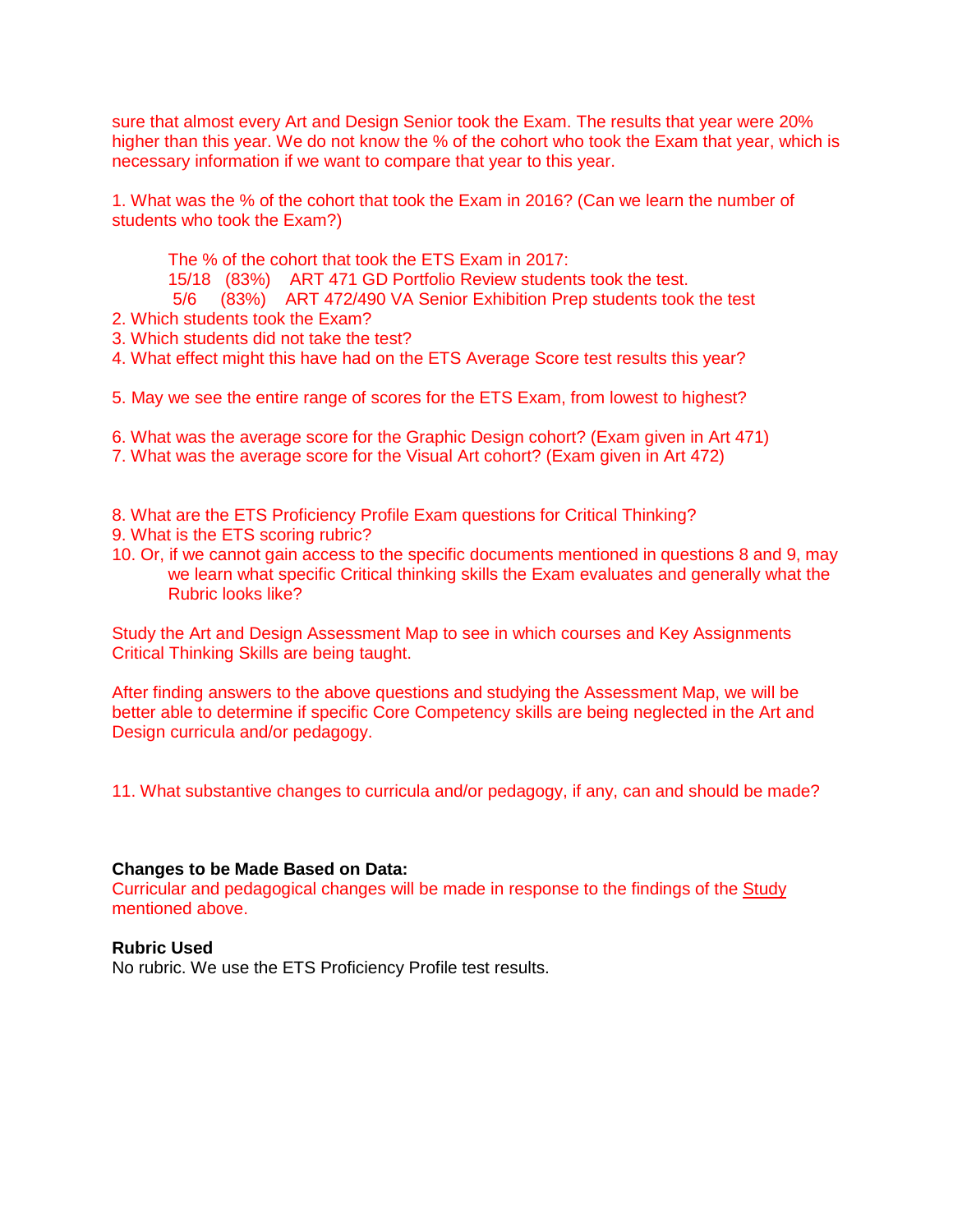# **Assessment Data: Graphic Design – Written Communication 2016-2017**

### **Learning Outcome**

 **Written Communication:** Students will be able to write about their design strategies, problem solving, aesthetic choices, and contemporary designs.

### **Outcome Measure:**

PLNU Art and Design faculty members assesses students' written text in their Senior Graphic Design Portfolios from the capstone course: Art 471 – Senior Graphic Design Portfolio Review. Using a SLOs-based rubric (1-4 points: 4 being the highest), each student's Portfolio writing is scored by the faculty members. Scores are currently based on Department's generic writing rubric. A Rubric for scoring the Senior Art Portfolio Review writing more specifically is pending.

### **Criteria for Success (if applicable):**

80% of students produce work of "developed" quality or higher on signature assignments.

### **Aligned withDQP Learning Areas(marked item)**

- 1. **Specialized Knowledge**
- 2. Broad Integrative Knowledge
- 3. Intellectual Skills/Core Competencies
- 4. Applied and Collaborative Learning
- 5. Civic and Global Learning

#### **Longitudinal Data:**

|                                   | Percentage of Students Scoring 2.5 or higher |           |           |               |         |         |
|-----------------------------------|----------------------------------------------|-----------|-----------|---------------|---------|---------|
|                                   | 2011-12                                      | 2012-13   | 2013-14   | $ 2014-15 $   | 2015-16 | 2016-17 |
|                                   | $3.5 \; \lceil 4 \rceil^*$                   | $3.0$ [1] | $3.0$ [2] | <b>NA [0]</b> | NA [0]  | 84%     |
| <b>Content and Writing Skills</b> | 100%                                         | 100%      | 100%      |               |         |         |

**Content and Writing Skills** \*Number of Students/Average Score

### **Conclusions Drawn from Data**:

Assessment scores for writing in the Graphic Design Senior Portfolio are above the target level of 80%.

This is the first year that the Writing learning outcome has been assessed separately for the Graphic Design and Visual Art Programs, so there is not yet enough data to indicate trends.

### **Changes to be Made Based on Data:**

After assessing Writing next year, 2017-18, any necessary changes in curricula and/or pedagogy may be identified and recommended.

### **Rubric Used:**

Using a SLOs-based rubric (1-4 points: 4 being the highest), each student's Portfolio writing is scored by the faculty members. Scores are currently based on Department's generic writing rubric. A rubric for scoring the Senior Art Portfolio Review writing more specifically is pending.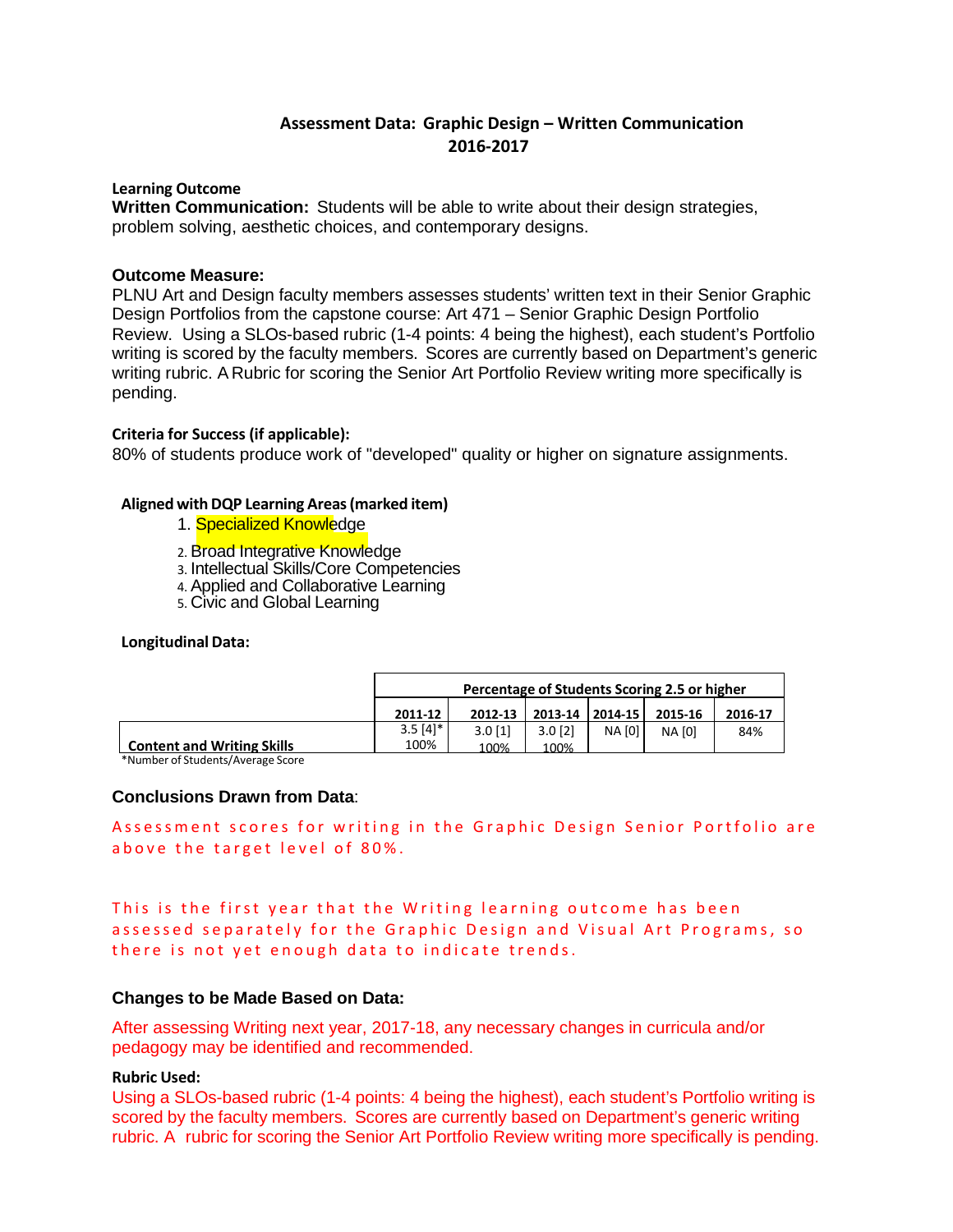### **Assessment Data: Visual Art - Written Communication 2016-2017**

#### **Learning Outcome**

**Written Communication:** Students will be able to write about their own artwork, using knowledge specific to the art/design discipline.

#### **Outcome Measure**:

Two PLNU Art and Design faculty members assesses Senior Visual Art Exhibition Thesis Papers from the capstone course: Art 472 – Senior Exhibition and Research Preparation. Using a SLOs-based rubric (1-4 points: 4 being the highest), each student's writing is scored by the faculty members. Scores are currently based on Department's generic writing rubric. A Rubric for scoring the Thesis Papers more specifically is pending.

**Criteria for Success (if applicable):** 80% of the students will score a 2.5 or higher on a 4 point scale.

#### **Aligned with DQP Learning Areas(marked item)**

- 1. Specialized Knowledge
- 6. Broad Integrative Knowledge
- 7. Intellectual Skills/Core Competencies
- 8. Applied and Collaborative Learning
- 9. Civic and Global Learning

#### **Longitudinal Data:**

|                                   | Percentage of Students Scoring 2.5 or higher |           |           |               |         |           |
|-----------------------------------|----------------------------------------------|-----------|-----------|---------------|---------|-----------|
|                                   | 2011-12                                      | 2012-13   | 2013-14   | $ 2014-15 $   | 2015-16 | 2016-17   |
|                                   | $3.5 \; \text{[4]}$ *                        | $3.0$ [1] | $3.0$ [2] | <b>NA [0]</b> | NA [0]  | $3.3$ [6] |
| <b>Content and Writing Skills</b> | 100%                                         | 100%      | 100%      |               |         | 100%      |
| *Number of Students/Average Score |                                              |           |           |               |         |           |

#### **Conclusions Drawn from Data**:

Assessment scores for writing in the Visual Art Senior Exhibition Thesis Paper are above the target level of 80%.

This is the first year that the Writing learning outcome has been assessed separately and specifically for the Graphic Design and Visual Art Programs, so there is not yet enough data to indicate trends.

(Scores for 2011-12 through 2013-14 were based on a scoring model that combined student writing from all three Department of Art and Design Programs: Art Education, Graphic Design, and Visual Art.)

#### **Changes to be Made Based on Data:**

After assessing Writing next year, 2017-18, any necessary changes in curricula and/or pedagogy may be identified and recommended.

#### **Rubric Used:**

Scores are currently based on Department's generic writing rubric. A Rubric for scoring the Thesis Papers more specifically is pending.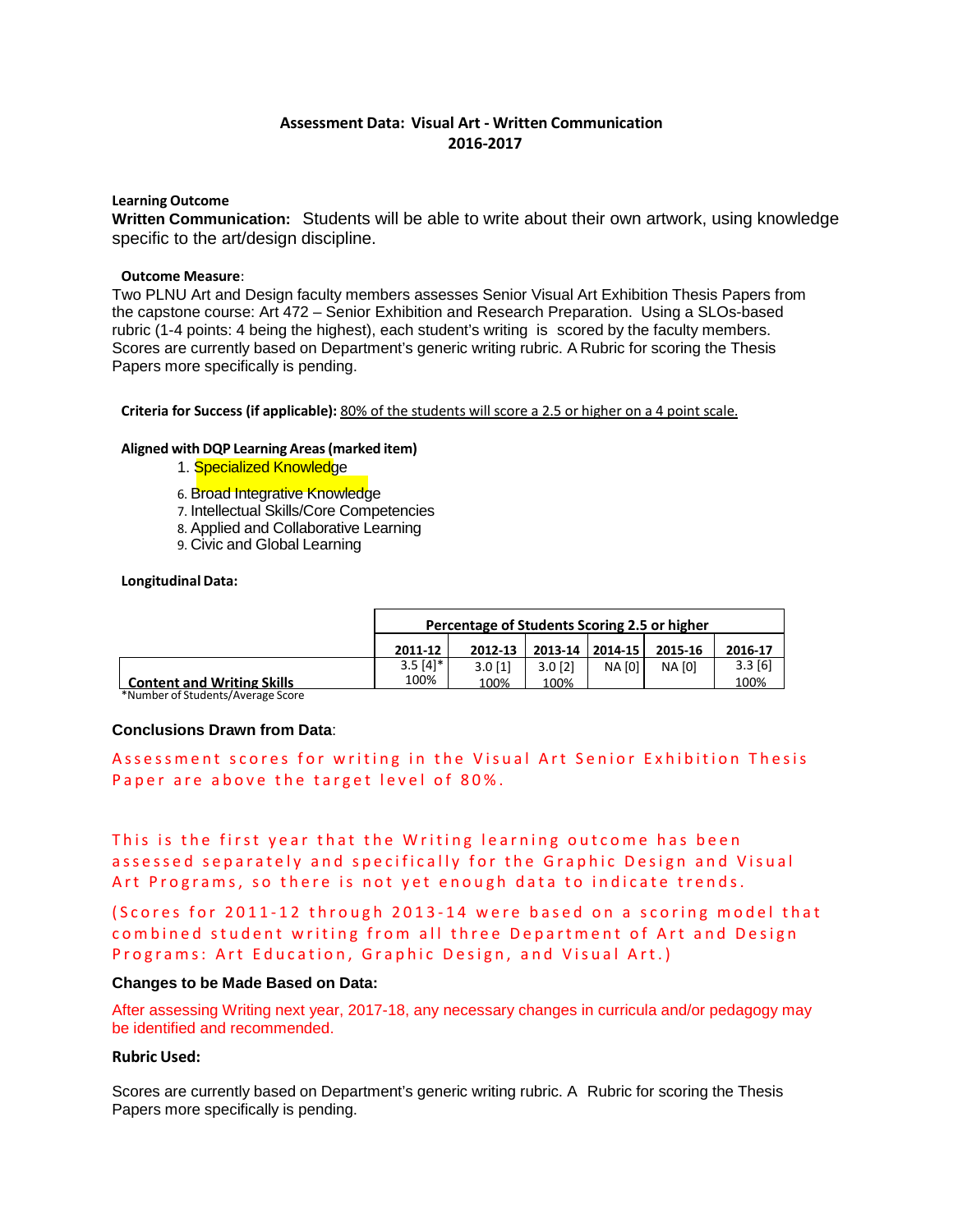# **ART & DESIGN Core Competencies**

## **Learning Outcome:**

QUANTITATIVE REASONING: Students will be able to solve problems that are quantitative in nature.

## **Outcome Measure:**

ETS Proficiency Profile Exam

# **Outcome Measure:**

ETS Proficiency Profile Exam

# **Criteria for Success (how do you judge if the students have met your standards):**

60% of the students will be marginal or proficient at Level 2 Math.

# **Aligned with DQP Learning Areas (circle one or more but not all five):**

- 1. Specialized Knowledge
- 2. Broad Integrative Knowledge
- 3. Intellectual Skills/Core Competencies
- 4. Applied and Collaborative Learning, and
- 5. Civic and Global Learning

# **Longitudinal Data:**

|                                                                 | <b>Percentage of Students Marginal or Proficient</b> |         |                               |       |       |  |  |  |
|-----------------------------------------------------------------|------------------------------------------------------|---------|-------------------------------|-------|-------|--|--|--|
|                                                                 | 2012-13                                              | 2013-14 | 2016-17<br>2014-15<br>2015-16 |       |       |  |  |  |
| <b>ETS Proficiency</b><br><b>Profile Level 2</b><br><b>Math</b> | 50.0%                                                | 66.7%   | 42.9%                         | 94.4% | 71.4% |  |  |  |

### **Conclusions Drawn from Data:**

The ETS Proficiency Profile Exam scores for Art and Design in Quantitative Reasoning have been somewhat erratic in the last 4 years, but averaging 69%, which is 9%points above the target of 60%.

### Study:

It is interesting that the score jumped up 51% points between 2014-15 and 2015-16 and then dropped by 23% in 2016-17. What are the possible causes for that? One possibility is this: After our low scores in 2014-15, we were advised by the Office of Assessment to make sure all of our students take the test because, when testing a small cohort, even one or two strong students missing the test can affect the average % unduly. So, in 2015-16 we made sure that almost every Senior took the Exam. The results that year were stunningly higher. What was the % of students who took the Exam in 2016 compared to 83% taking it in 2017?

Re-visit the Assessment Map to find in which courses and assignments Quantitative Reasoning skills are taught. Can we strengthen our approach in any ways that sensibly interface with the course subject matter and goals?